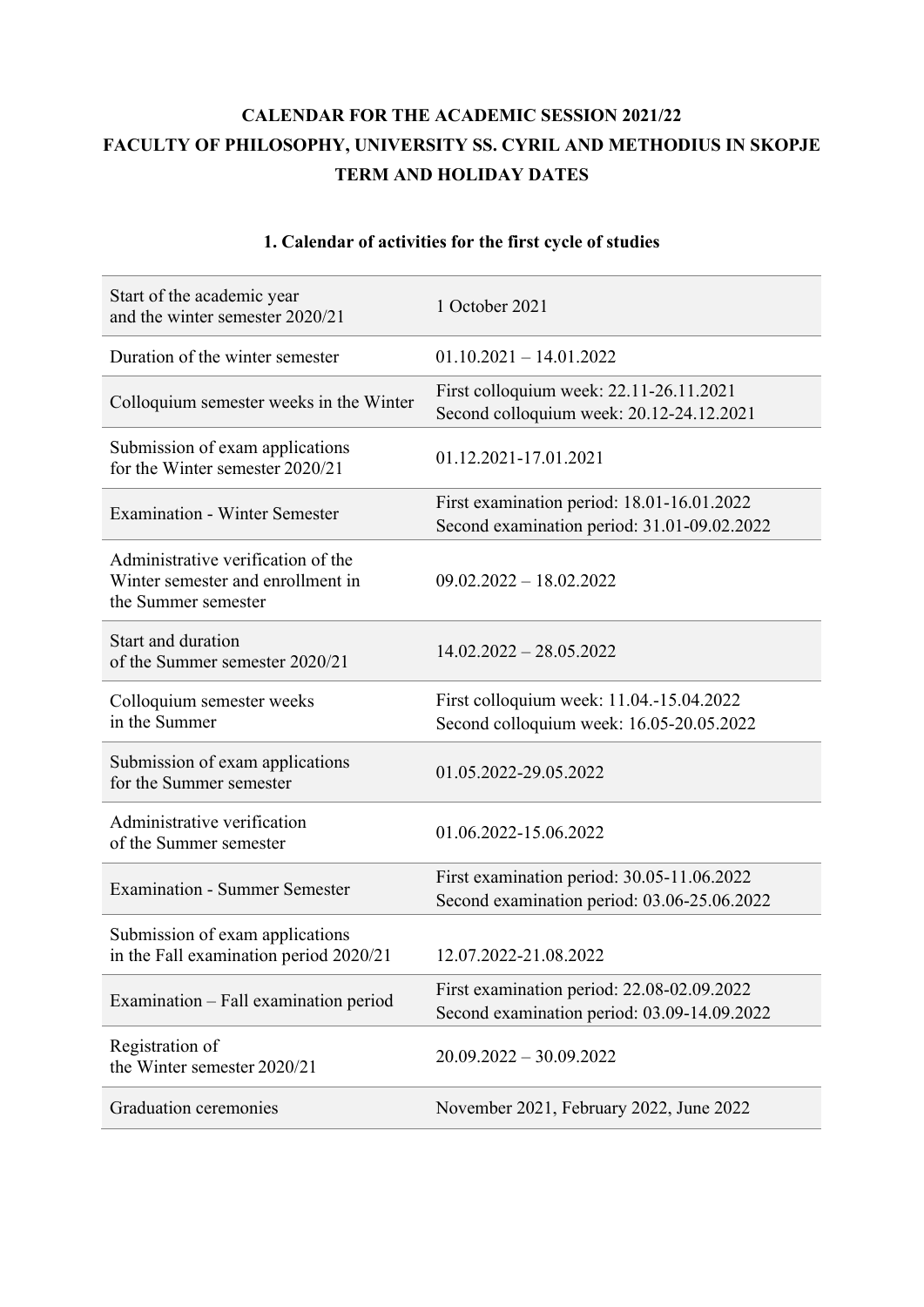## **2. Calendar of activities in the academic year 2021-22 for the second cycle of studies**

| Start and duration of the academic year 2020/21<br>(winter semester)                                                        | From $18.10.2021 - 14.01.2022$<br>According to the schedules determined in the Call<br>for enrolment of students in the second cycle |
|-----------------------------------------------------------------------------------------------------------------------------|--------------------------------------------------------------------------------------------------------------------------------------|
| Registration of the Winter Semester and<br>submission of exam applications for the Winter<br><b>Examination Term</b>        | $10.01.2022 - 14.01.2022$                                                                                                            |
| <b>Winter Examination Term</b>                                                                                              | First examination period: 17.01–27.01.2022<br>Second examination period: 28.01-07.02.2022                                            |
| Registration of the Summer semester                                                                                         | $09.02.2022 - 18.02.2022$                                                                                                            |
| Start and duration of the Summer semester                                                                                   | $14.02.2022 - 27.05.2022$                                                                                                            |
| Administrative verification of the Summer<br>semester and Submission of exam applications<br>in the Summer examination term | $01.06.2022 - 07.06.2022$                                                                                                            |
| Summer term Examination                                                                                                     | First examination period: 08.06-18.06.2022<br>Second examination period: 20.06-30.06.2022                                            |
| Submission of exam applications<br>in the Fall examination term                                                             | 15.08.2022-19.08.2022                                                                                                                |
| <b>Fall Examination Term</b>                                                                                                | First examination period: 22.08–02.09.2022<br>Second examination period: 03.09-14.09.2022                                            |
| Registration requirements related to<br>enrolment of the Winter semester 2021/22                                            | $20.09.2022 - 27.09.2022$                                                                                                            |
| Official graduation ceremonies                                                                                              | November 2021, February 2022, June 2022                                                                                              |